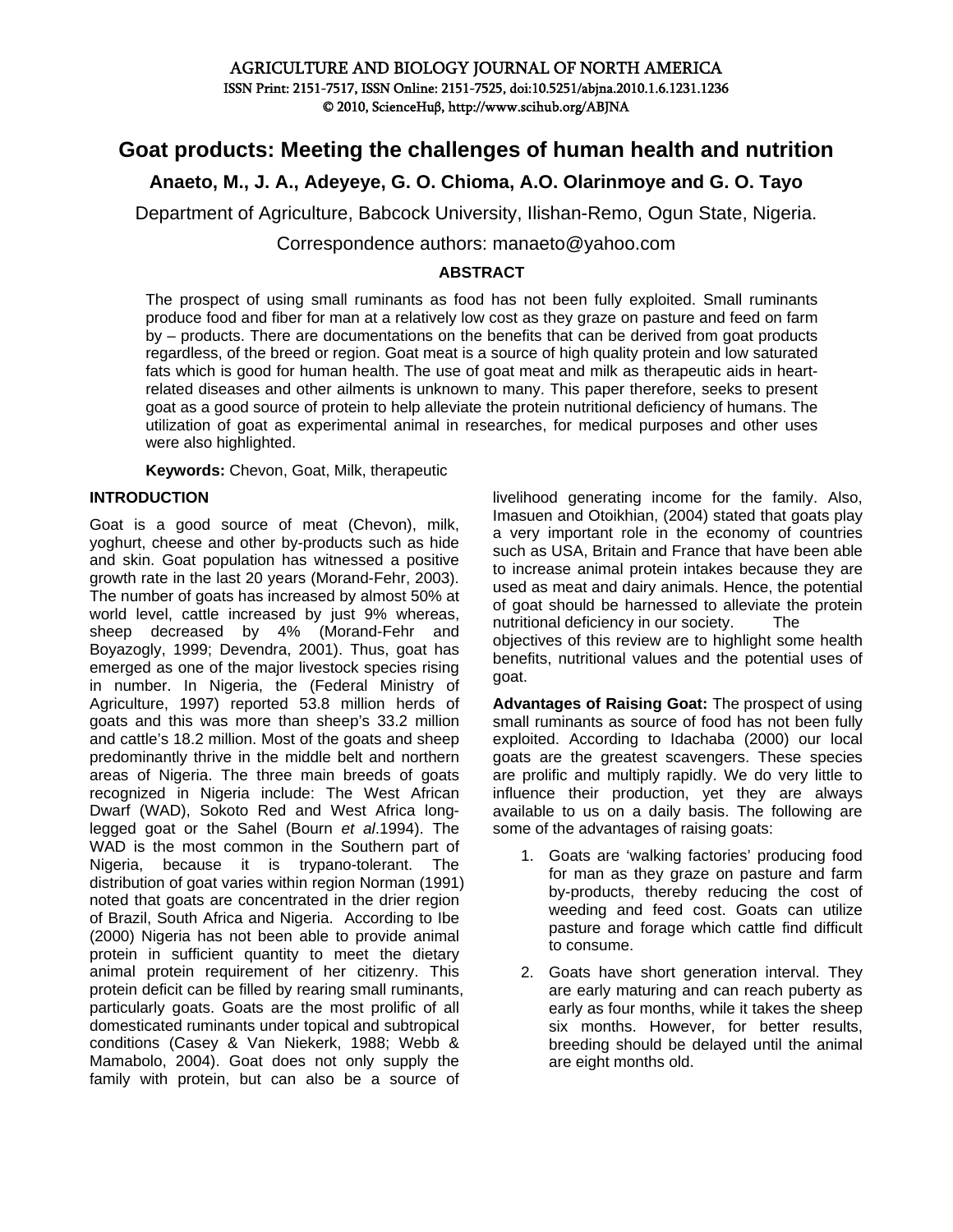- 3. There are no religious restrictions regarding the raising of goats or the consumption of their milk, meat and other products, rather they are favoured by religious festivals and other social engagements.
- 4. Goat rearing serves as a source of income for the family.
- 5. Goats also increase the amount of animal protein consumed by the family.

**Nutritional Value of Goat Products:** Goat meat is a healthier alternative compared with other red meats. It has low saturated fatty acids and cholesterol as shown in Table 1. In the analysis of meat composition Devendra (1988) observed that the polyunsaturated fatty acids predominates in goat meat (68.5% to 72.3%) and this is similar to the value of 69% reported by (USDA, 1989). A diet rich in nonsaturated fatty acids is correlated with a reduced risk of stroke and coronary diseases. Hence the American Heart Association recommends goat meat to people with heart-related problems. According to (Jamal, 2007), the molecular structure of goat meat is different and as a result goat meat is more easily digested. The wealth of documentary evidence indicated that goat meat (chevon), regardless of age, breed or region will supply a high quality protein source along with a healthy fat (increased unsaturated fat/ saturated fats ratio) with a minimal cholesterol intake risk. In addition, the amino acid profile is most important in terms of the indispensable amino acids provided. The amino acid profile of chevon shows a close resemblance with the analyses of beef, pork and lamb (Table 2). The usual limiting amino acids in various diets in various areas of the world are lysine, total sulphur amino acids, threonine and tryptophan and these are present in meat. According to Pellett and Young, (1990) the supply of amino acids is determined largely by the amount of protein in a particular cut of meat. It was noted further that meat is an important source of lysine, since 100g lean meat would provide 30-59% of the total protein needs of an adult and 60 – 100% of the estimated lysine needs.

According to Haenlein (2000) research publications on how to feed goats better, breed them more efficiently and control their diseases better are academic. This information means little if the challenge to identify where goat milk and its products provide real benefits in human nutrition and why dairy goats are needed goes unanswered. The uniqueness of goat milk, yoghurt and cheese in human nutrition has several aspects, goat milk can be used for the treatment of direct or indirect cow milk allergy (Grezesiak, 1989). Goat milk has predominantly smaller fat globules compare to cow's milk and it is more easily digested (Fevrier *et al*. 1993). Hence, goat milk is a valuable alternative not just for babies, adults and especially nursing mothers (Baldo,1984; Host *et al*. 1988).The physiological and chemical facts of the unique quality of goat milk are just barely known and little exploited, especially the high levels of short and medium chain fatty acids which have recognized medical values for many diseases and disorders of people (Haenlein, 2004). Besides milk of cows, the animal that is most widely used to supply milk for human consumption is goat (Harren, 1994). The highest official production of milk by a dairy goat recorded in the USA was made by a Saanen doe that produced 6,500 lb of milk (Esminger, 1991). Goat milk protein differ in the amino acid composition and genetic polymorphism from the milk of other mammalian species (Jesnness, 1980; Boulanger *et al*. 1984; Addeo *et al*. 1988; Ambrosoli *et al*. 1988). The major protein in cow milk is alpha-s-l-casein, but goat milk may differ genetically by having either none ("Null type) or much (" High" type). The null type have shorter rennet coagulation time, less resistance to heat treatment, curd firmness is weaker, P<sup>H</sup> is higher and cheese yields are less than in high type. According to Zeman (1982) approximately 40 percent of all patients sensitive to cow milk proteins tolerate goat milk protein. The mineral content of goat milk is also higher as shown in Table 3, and these properties help to prevent iron deficiency anaemia and bone demineralization.

| Per 3 oz<br><b>Cooked/Roasted</b> | <b>Calories</b> | Fat $(q)$ | Sat Fat(q) | Protein(g) | Cholesterol(mg) |
|-----------------------------------|-----------------|-----------|------------|------------|-----------------|
| Goat                              | 122             | 2.8       | .79        | 23         | 63.8            |
| Chicken (Skinless)                | 162             | 6.3       | 1.7        | 25         | 76.0            |
| <b>Beef</b>                       | 179             | 7.9       | 3.0        | 25         | 73.1            |
| Pork                              | 180             | 8.2       | 2.9        | 25         | 73.2            |
| Lamb                              | 175             | 8.1       | 2.9        | 24         | 78.2            |

.<br>Table 4. Goot meast nutrition comparative

Source: USDA Nutrient Data base for Reference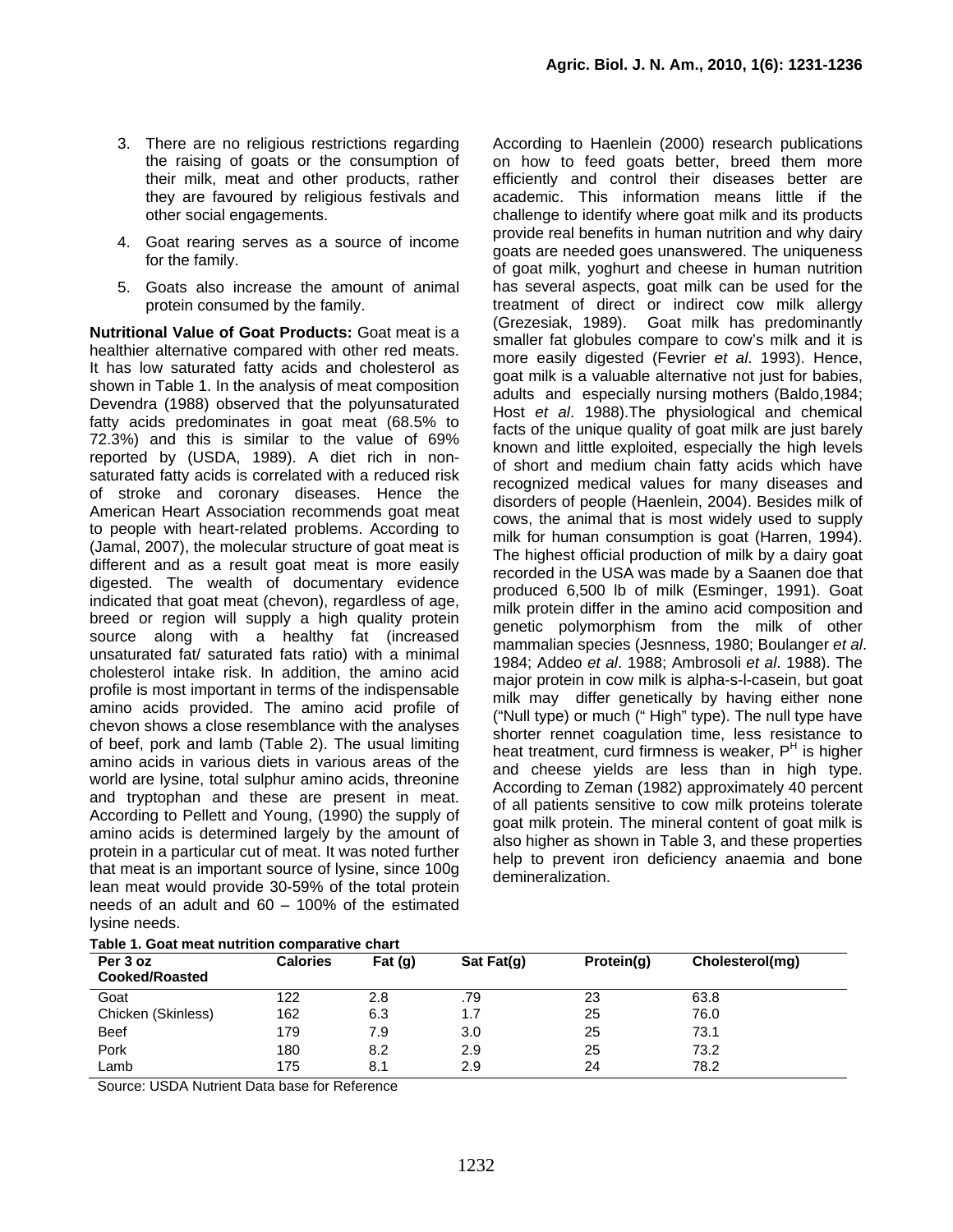| rapic 2. Animo abia composition or masoic proteins or goat, beer, pork and iamb and beer conagen (ing protein g<br>Amino acid | Goat                     | <b>Beef</b> | Pork | Lamb | <b>Beef collagen</b> |
|-------------------------------------------------------------------------------------------------------------------------------|--------------------------|-------------|------|------|----------------------|
| Aspartic acid                                                                                                                 | ۰                        | 88          | 89   | 85   | 43                   |
| Threonine                                                                                                                     | 48                       | 40          | 51   | 49   | 18                   |
| Serine                                                                                                                        | $\overline{\phantom{a}}$ | 38          | 40   | 39   | 35                   |
| Glutamic acid                                                                                                                 | ۰                        | 144         | 145  | 144  | 99                   |
| Proline                                                                                                                       |                          | 54          | 46   | 48   | 114                  |
| Glycine                                                                                                                       |                          | 71          | 61   | 67   | 187                  |
| Alanine                                                                                                                       |                          | 64          | 63   | 63   | 74                   |
| Valine                                                                                                                        | 54                       | 57          | 50   | 52   | 23                   |
| Methonine                                                                                                                     | 27                       | 23          | 25   | 23   | 8                    |
| Cystine                                                                                                                       | -                        | 14          | 13   | 13   | $\pmb{0}$            |
| Isoleucine                                                                                                                    | 51                       | 51          | 49   | 48   | 15                   |
| Leucine                                                                                                                       | 84                       | 84          | 75   | 74   | 28                   |
| Tyrosine                                                                                                                      |                          | 32          | 30   | 32   | 67                   |
| Phenylalanine                                                                                                                 | 35                       | 40          | 41   | 39   | 21                   |
| Histidine                                                                                                                     | 21                       | 29          | 32   | 27   | 8                    |
| Lysine                                                                                                                        | 74                       | 84          | 78   | 76   | 30                   |
| Arginine                                                                                                                      | 75                       | 66          | 64   | 69   | 75                   |
| Tryptophan                                                                                                                    | 15                       | 11          | 13   | 13   | 0                    |

**Table 2. Amino acid composition of muscle proteins of goat, beef, pork and lamb and beef collagen (mg protein g** )

Source: Pellett and Young (1990)

**Table 3. Composition of the minerals and vitamins in human and goat milk** 

| Composition        | Human | Goat |
|--------------------|-------|------|
| Ca, mg/L           | 280   | 1304 |
| ${\sf P}$          | 140   | 1080 |
| Mg                 | 35    | 136  |
| Na                 | 180   | 488  |
| K                  | 525   | 1996 |
| CI                 | 420   | 1566 |
| Fe                 | 0.3   | 0.5  |
| Zn                 | 1.2   | 2.9  |
| Cu                 | 0.25  | 0.23 |
| Vitamin A (RE)     | 670   | 548  |
| Vitamin D microg/L | 0.55  | 0.6  |
| Vitamin E          | 2.3   |      |
| Vitamin K          | 2.1   | 12   |
| Thiamin            | 0.21  | 0.5  |
| Riboflavin         | 0.35  | 1.4  |
| Niacin             | 1.5   | 2.7  |
| Ascorbic acid      | 40    | 12.6 |
| Panthothenic acid  | 1.8   | 3.0  |
| Vitamin B6         | 0.093 | 0.5  |
| Vitamin B12        | 0.97  | 0.64 |

Source: D. L. O'Connor Small Rum. Res. 14(1994):143-149.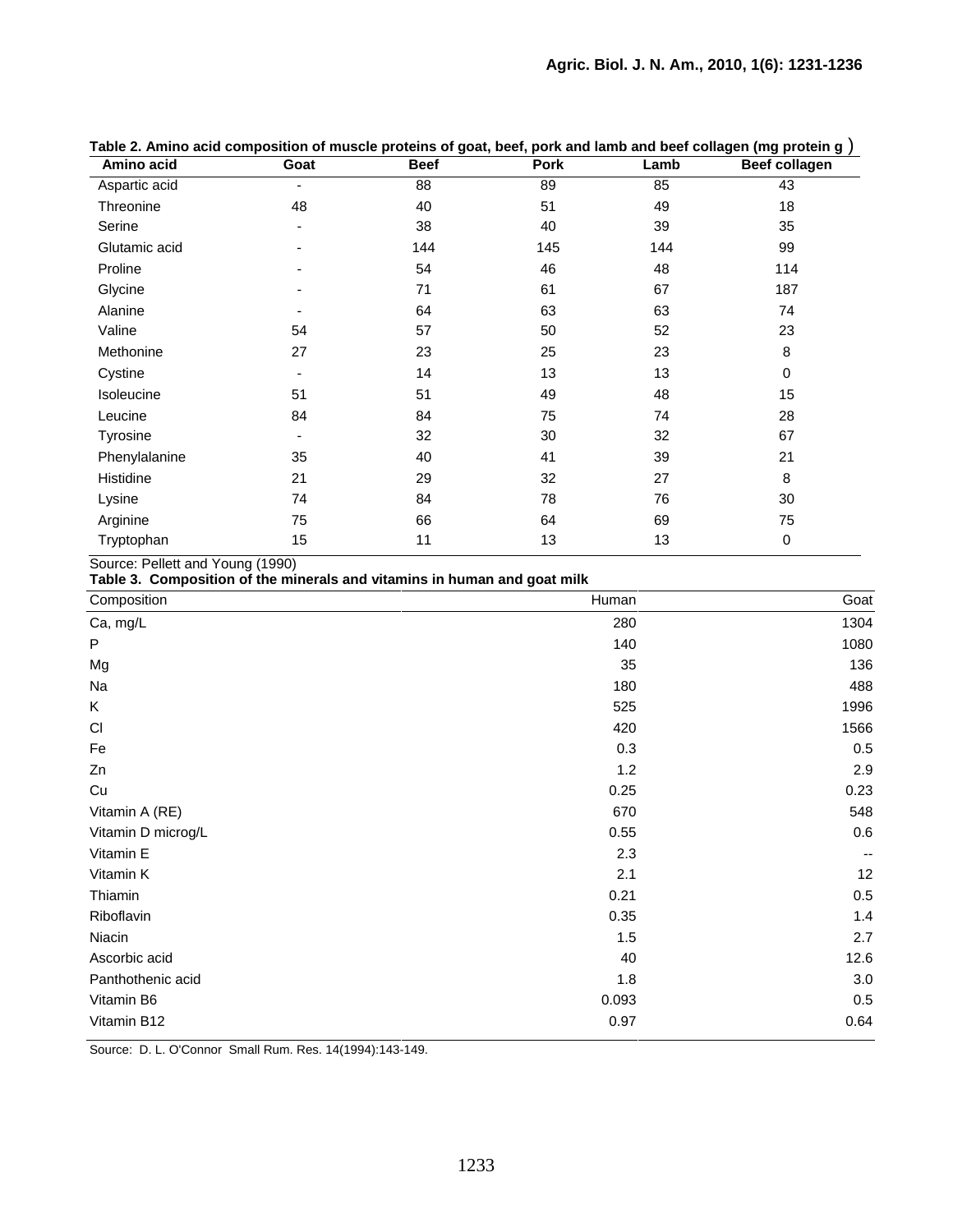**Contribution of Goat Products to Human Health and Nutrition:** According to Kues and Niemann (2004) farm animals have made significant contributions to human health and wellbeing thought mankind's history. The nutritive value of goat meat as well as other food items is becoming increasingly important in the health management of people. Addrizo (2000) stated that in an attempt to reduce heart diseases through diets, 80% of the patients who eat goat meat (chevon) had lower hyperlipemic state. Also, Nagura (2002) reported that people in Okinawa area in Japan have been eating goat meat as medicinal dishes for such purposes as recovering from fatigue and regaining physical strength during pregnancy and child birth. Goat milk contains much taurine, the substance added to health drink and revitalizers and there are reports that goat milk contributed to the treatment of diabetics. According to Haenlien (1996) the medical and paediatric literature has documentation on the treatment benefits with medium chain fatty acids in cases of mal-absorption syndromes, premature-infant feeding, cholesterolemia, gallstones, cystic fibrosis. In addition, goat milk fed to infants or children with digestive malnutrition has being found to be equal or even a superior substitute to cow's milk (Hachelaf *et al*. 1993; Razafindrakoto *et al*. 1993).

**Other products and Uses of Goat: Goats were very** valuable domestic animals to human in biblical days. They furnished milk for food, fibers for clothing, skin for bottles and served as the object of many sacrificial offering to Jehovah (Esminger, 1991). The by-products from goat include manure, hide and skin which can be processed into leather goods, blood meal for human and animal feed, horns, bones and hooves which are processed into many saleable products.

 According to Provenza *et al*. (1983) the practice of using goats in bush control has been successful. Goats are used for the management of pasture weed control in the idle sloping land and vegetation management (Kitahara, 2002; Taylor, 2002). Goats are used as experimental animals for medical purposes, for measuring the digestion of forages and also as pack animals carrying weight of up to 25-30% of their body weight (King, 2004). Goat milk soap is a product with unique moisturizing cleanser. Goat milk soap is frequently recommended by dermatologists and used successfully to aid healing for people suffering from skin conditions such as psoriasis, eczema, acne and relief from dry, itchy skin ([http://www.dionis](http://www.dionis/) goat milk skin care products).

**The use of goats for pharmaceutical production:**  According to Kues and Niemann (2004) with the advent of transgenic technologies the potential of farm animals for improving human health is growing and many areas remains to be explored. Also, Rudolph (1999) stated that farm animal such as cattle, sheep, goats , pigs and even rabbits have several significant advantages for the production of recombinant proteins over other systems including their potential for large-scale production of pharmaceutical products. The drug called Aimspro made from goat blood offers hope to multiple sclerosis patients by improving their vision. It is the first time that any treatment has been shown to reduce an aspect of disability in the chronic phase of the disease. Matthews (2005) who led the trial said the results were encouraging. According to Anon (2009) it would be a scientific first, an anti clotting drug has been made from the milk of genetically engineered goats. The drug ATryn has already been approved for use in Europe. Up to now, anti thrombin has been produced from blood collected from human donors. ATryn is for use only when patients are undergoing surgery or having a baby, times when the dangers of clots is particularly high, the patients would receive the drug by intravenous infusion for a limited time before and after their procedures.

**Efforts to Improve Goat Production:** Sheep and goats are valuable in developing countries because of their ability to utilize scare feed resources and can tolerate unfavourable climate. Realizing the importance of goat to man, there has been various efforts at improving the stock. For example, the FAO Small ruminant program was put up to help small farmers to improve production. To aid research, FAO has built a computerized information network data base on their on going projects. Winrock international, USAID, ILRI, and other institutions are all geared towards promoting goat production. However, little is available on the use of goat models and organs for treating human diseases.

## **CONCLUSION:**

Small ruminants as source of food has not been full exploited. Goat can survive and multiply under unfavourable climate. Also, the nutritional value of goat meat and milk is becoming recognized because of the medicinal values for treating many human diseases.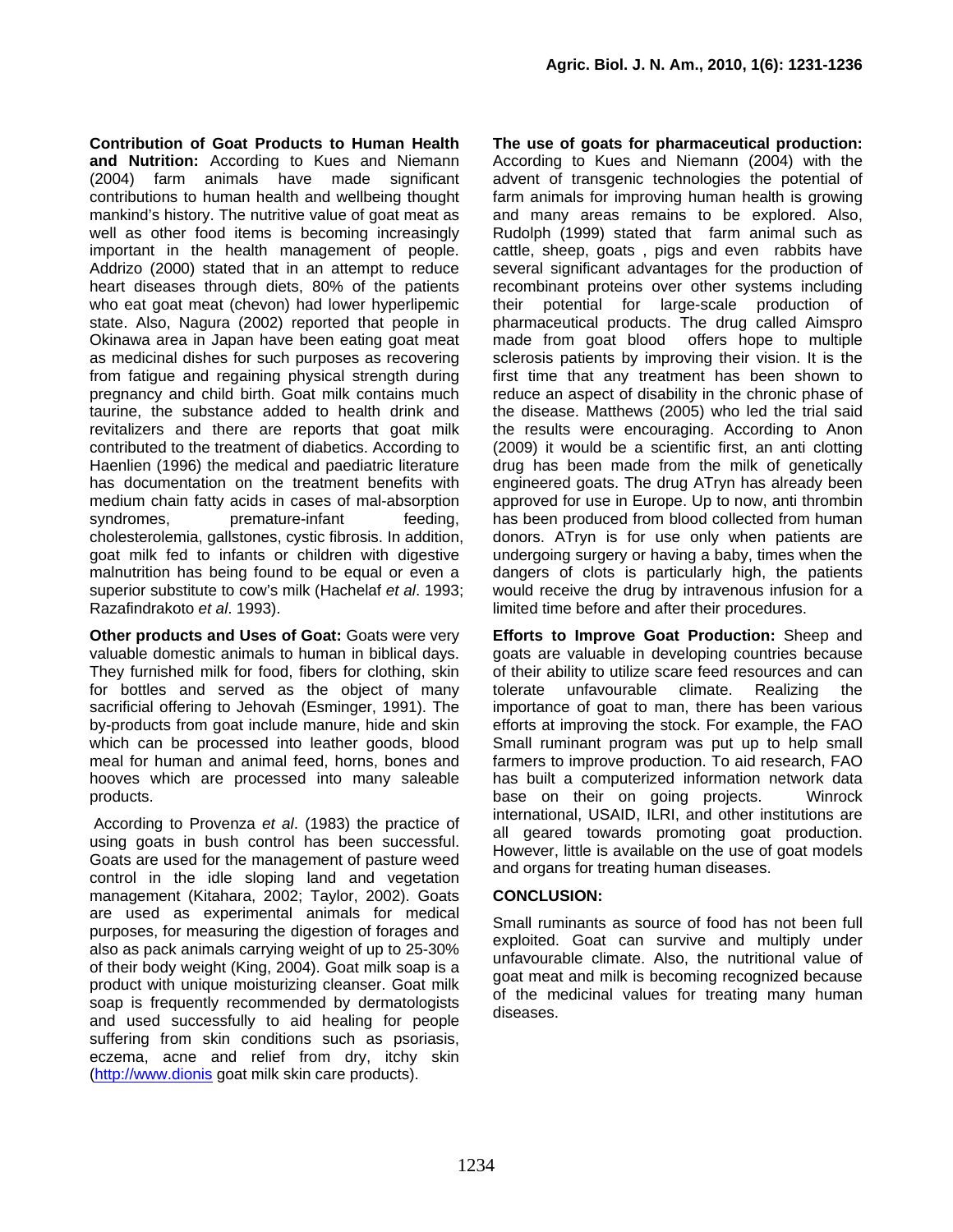#### **REFERENCES**

- Addeo, F., Mauriello, R. and Luccia. A. D (1988). A gel electrophorectic study of caprine casein. J. Dairy Res. 55: 413 – 421.
- Addrizo, R. J (2000). Use of goat milk and goat meat as the therapeutic aid in cardiovascular disease [www.Clemson.edu/agronomy/goat](http://www.clemson.edu/agronomy/goat)
- Ambrosoli, R., Stasio, L. D. Mazzocco, P (1988). Content of alpha –s-l- casein and coagulation properties in goat milk. J. Dairy Sci. 71: 24 -28
- Anon (2009). Anti clotting drug made from goat milk mark shift. wcbstv.com/health/anticlotting2.902006.html.USA.
- Baldo, B.A (1984). Milk allergies . Austral J. Dairy Technol. 39:120-128
- Boulanger, A., Grosclaude, F. and Mahe, M. F (1984). Polymorphism of caprine (Capra hicus) alpha –s- 1 and alpha-s-2 caseins. Geneticque Sel. Evol. 16:157- 175
- Bourn. D., Wint. W. Blench, R. and Woolley, Z (1994) Nigerian Livestock Resource Survey. World Anim. Rev.  $78(1): 49-58$
- Casey, N. H & Van Niekerk, W. A (1988). The Boer goat. Origin, adaptability, performance testing, reproduction and milk production. Small Rum. Res 1: 291 -302
- Devendra, C (1988). The nutritional value of goat meat. Proceeding (IDRC- 268e). goat meat production in Asia. March 13-18, pp 76-86
- Devendra. C (2001). Small ruminants' imperatives for productivity enhancement, improved livelihoods and rural growth- a review. Asian-Austral. J Anim. Sci. 14  $(10): 1483 - 1496.$
- Esminger, M. E (1991). Animal Science Digest. Interstate Pub. Inc. USA
- FAO, (1994). Production year book 1993 statistical series No.117
- Federal Ministry of Agriculture (1997). Annual Report. Abuja, Nigeria.
- Fevrier, C., Mourot, J., Jaguelin, Y., Mounier, A. & Lebreton, Y (1993). Comparative digestive utilization of UHT goat and cow's milk: nutritional effects of galation-use of a swine model. Lait 73:581-592
- Grezesiak, I (1989). Prescription of goat milk in Paediatrics –revolutionary. Le Concours Med. 111:3059-3064
- Hachelaf, W., Boukhrelda, M., Benbouabedellah, M., Coquin, P., Desjeux, J.F., Boudraa, G and Louhami, M (1993). Comparative digestibility of goat versus cow's milk fats in children with digestive malnutrition. Lait 73:593-599
- Haenlein, G. F. W (1996). Status and Prospects of the Dairy Goat Industry in the United States. J. Anim. Sci 74:1173-1181
- Haenlein, G. F. W. (2000). Alternatives in Dairy Goat Product Market. [www.goatworld.com](http://www.goatworkd.com/)
- Haenlein G. F. W. (2004). Goat milk in human nutrition. Small Rum. Res. 51(2): 155-163
- Harren, R. V. (1994). The Science of animal agriculture. Delmar Publisher Inc. Albany, New York. 122212.
- Host, A., Husby, S and Osterballe, O. (1988). A prospective study of cow's milk allergy in exclusively breast - fed infants. Acta Paed. Scand. 77:663-670.
- Idachaba, F. S. (2000). Topical Issues in Nigeria Agriculture: Desirable and workable Agricultural Policies for Nigeria. Inaugural Lecture. Department of Agricultural Economics University of Ibadan. Nigeria.
- Imasuen, A. J. and Otoikhian, O. S. (2004). Growth and physiological performance of West Africa Dwarf goat reared under two different management Environment. In: Ogunji JO, Osakwe II, Ewa VU, Alaku SO, Otuma MO, Nweze BO (eds) Self Sufficiency of Animal Protein in Nigeria: A Reality or a Mirage. Proceedings of the 9<sup>th</sup> Annual Conference of ASAN Nigeria held in Abakaliki, Nigeria. Innarrok Syndicate Publisher, 146- 148.
- Ibe. S. N.(2000). Livestock Production in the South East Zone : Prospects and Strategies in the new millennium. Proceedings 14<sup>th</sup> Annual Farming Systems Research and Extension Workshop in South-Eastern Nigeria. Umudike. Abia State
- Jamal, S (2007). Fancy eating mutton? It is not goat meat <http://bernama.com.my/bernama/v3>
- Jesnness, R (1980). Composition and characteristics of goat milk: Rev. J Dairy Sci 63:1605-1630
- Kues, W.A and Niemann, H (2004). The contribution of farm animals to human health. Trends in Biotechnol . 22(6): 286-294
- King, T (2004). Packing outlet changes breeding focus at Edelweiss Acres. Dairy Goat J. May-June. 2004
- Kitahara, N (2002). Vegetation management by goat and educational functions of goat breeding. Farming Japan. 36(4): 14-15
- Matthews P (2009). Goat blood drug 'offers Ms hope' [www.BBCNEWHealthGoatblooddrugoffersMShope.'ht](http://www.bbcnewhealthgoatblooddrugloffersmshope.) [m](http://www.bbcnewhealthgoatblooddrugloffersmshope.)
- Morand-Fehr, P. and Boyazogly, J (1999). Present status and future outlook of the small ruminant sector. Small Rum. Res. 34:259-269
- Morand-Fehr, P (2003). Strategy for goat farming in the 21<sup>st</sup> Century. Small Rum. Res. 51(2): 175-183